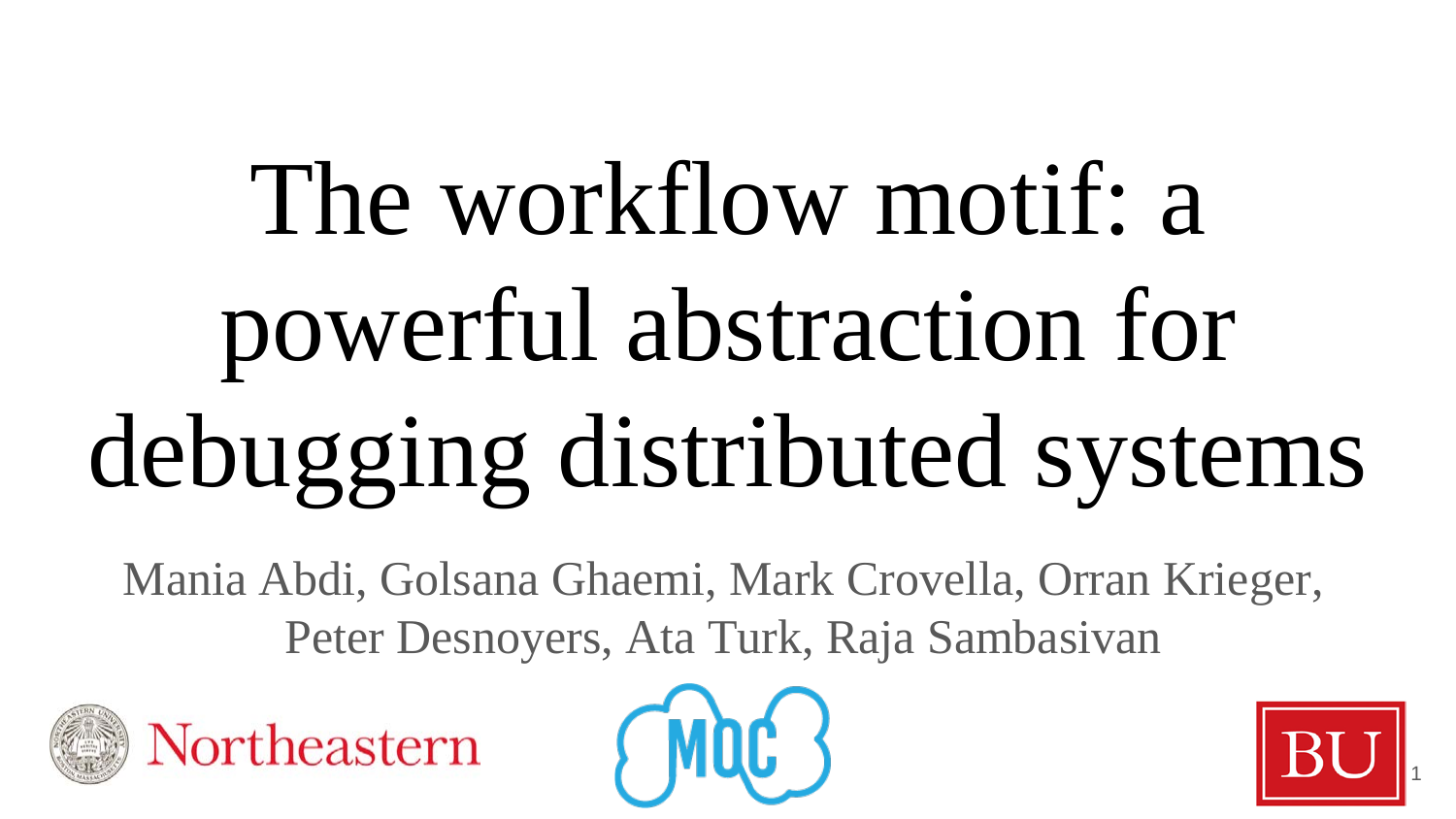## Abstractions for Building vs. Debugging Production Systems

- Abstractions enable developers to build complex distributed systems
	- **Build complex systems from simpler building blocks**
	- **Hide details of implementation.**



- De facto approach to debugging is to use no abstractions, whatsoever.
	- **i.e. Logs of low level events**



Extreme mismatch between building systems vs debugging them: key reason why diagnosis is so challenging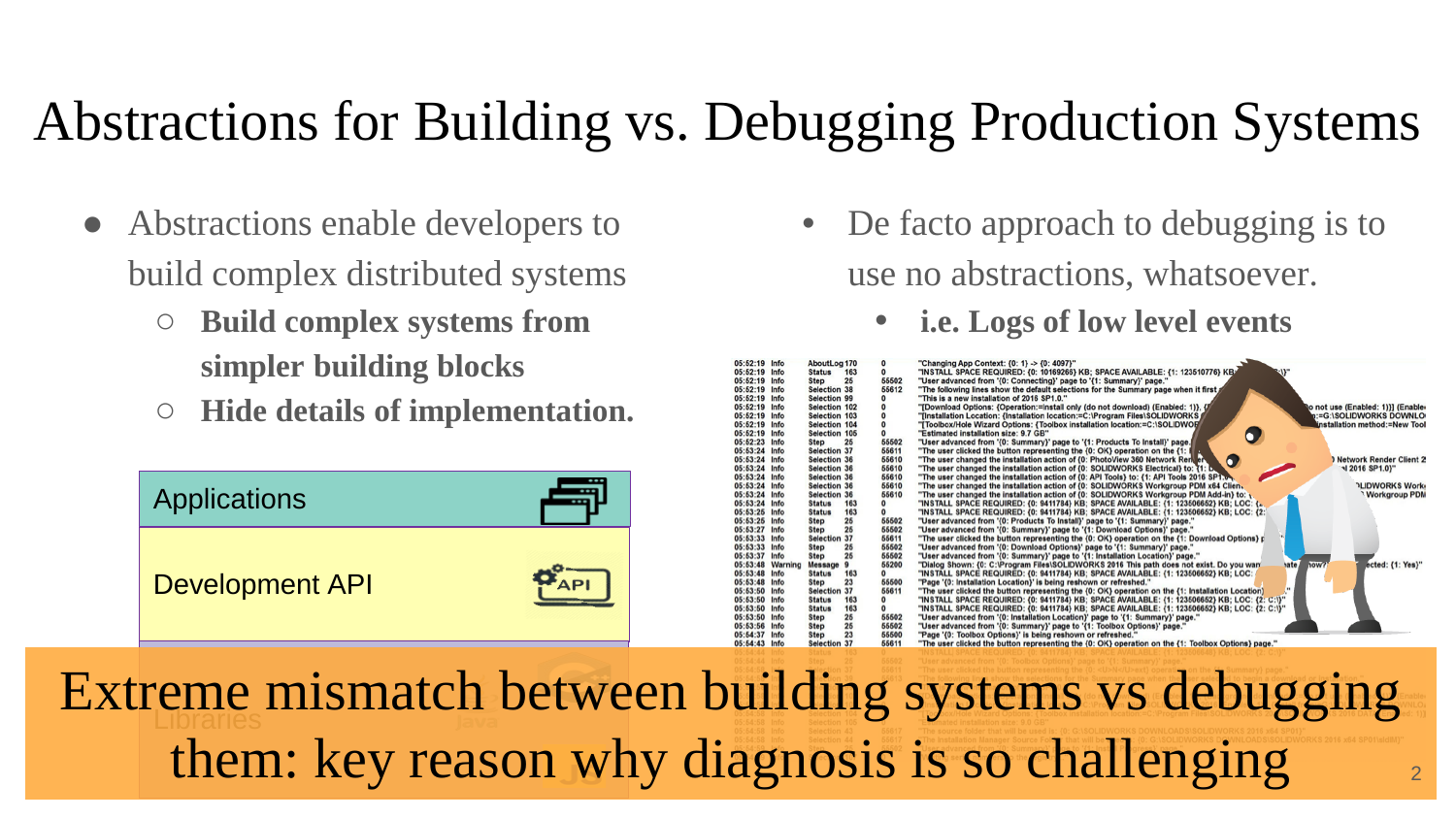#### Workflow Motifs: A Novel Diagnosis Abstraction

- Graphs that describe frequent processing patterns in the workflow of how requests are processed along with their performance.
- Building blocks of distributed systems runtime behavior.
	- E.g., Work done to write data to storage node,
	- E.g., Work done to elect leader in a consensus protocol.
- Mitigates complexity during diagnosis by:
	- Allowing problems to be understood in terms of behavioral building blocks.
	- Allow the details irrelevant to a given problem to be hidden.

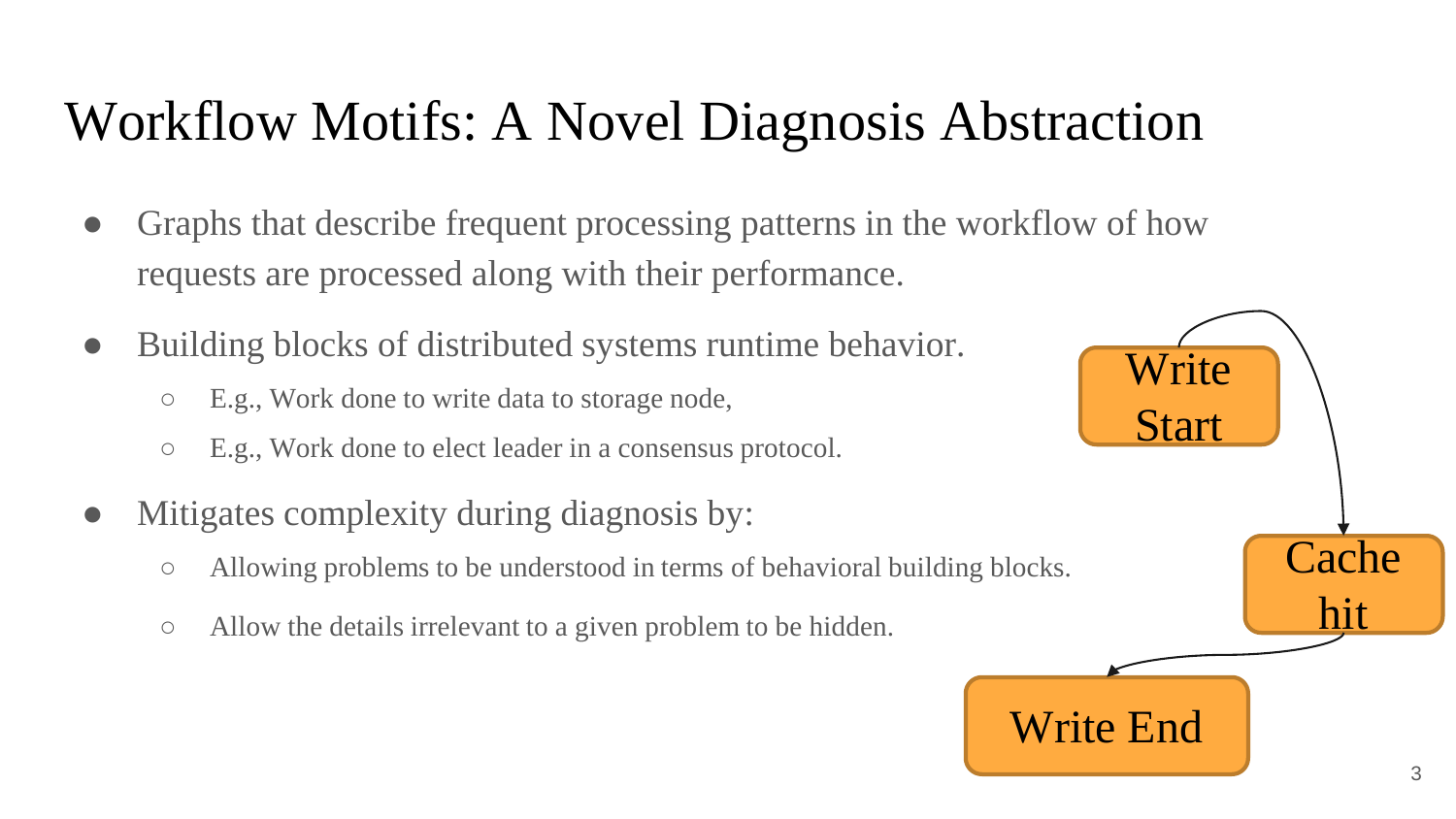

#### Example of write workflow and its motifs  $\epsilon$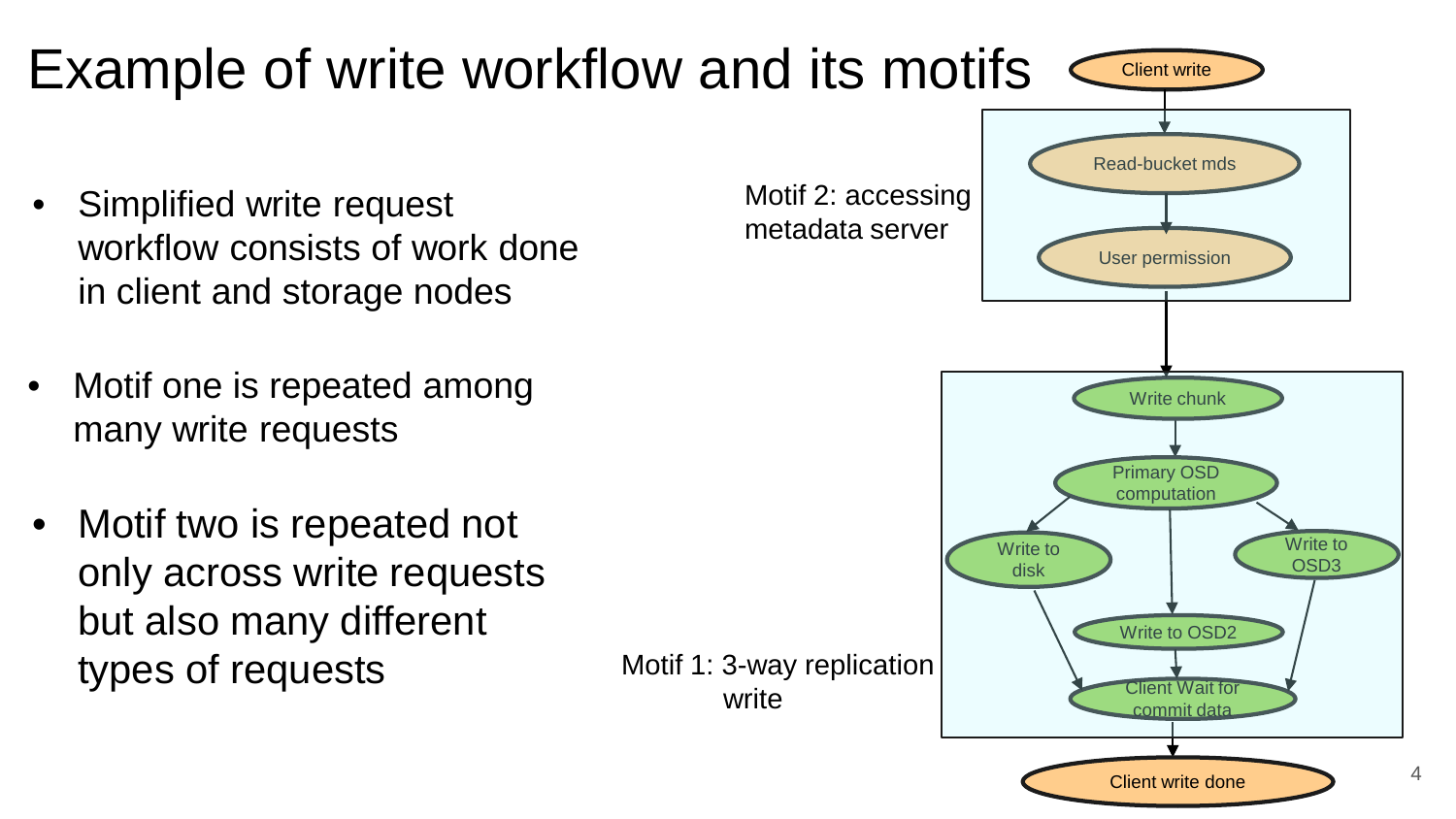## Use Cases

- Contrast distributed application execution
	- Fining common motifs with in each execution and compare their structure.
- Improve Slow performance
	- Identify slowest motifs and present them to engineers so that they can optimize them.
- Flag anomalies
	- Identify request containing motifs that usually don't occur together
- Reveal emergent behaviors
	- Identify patterns that usually don't occur together.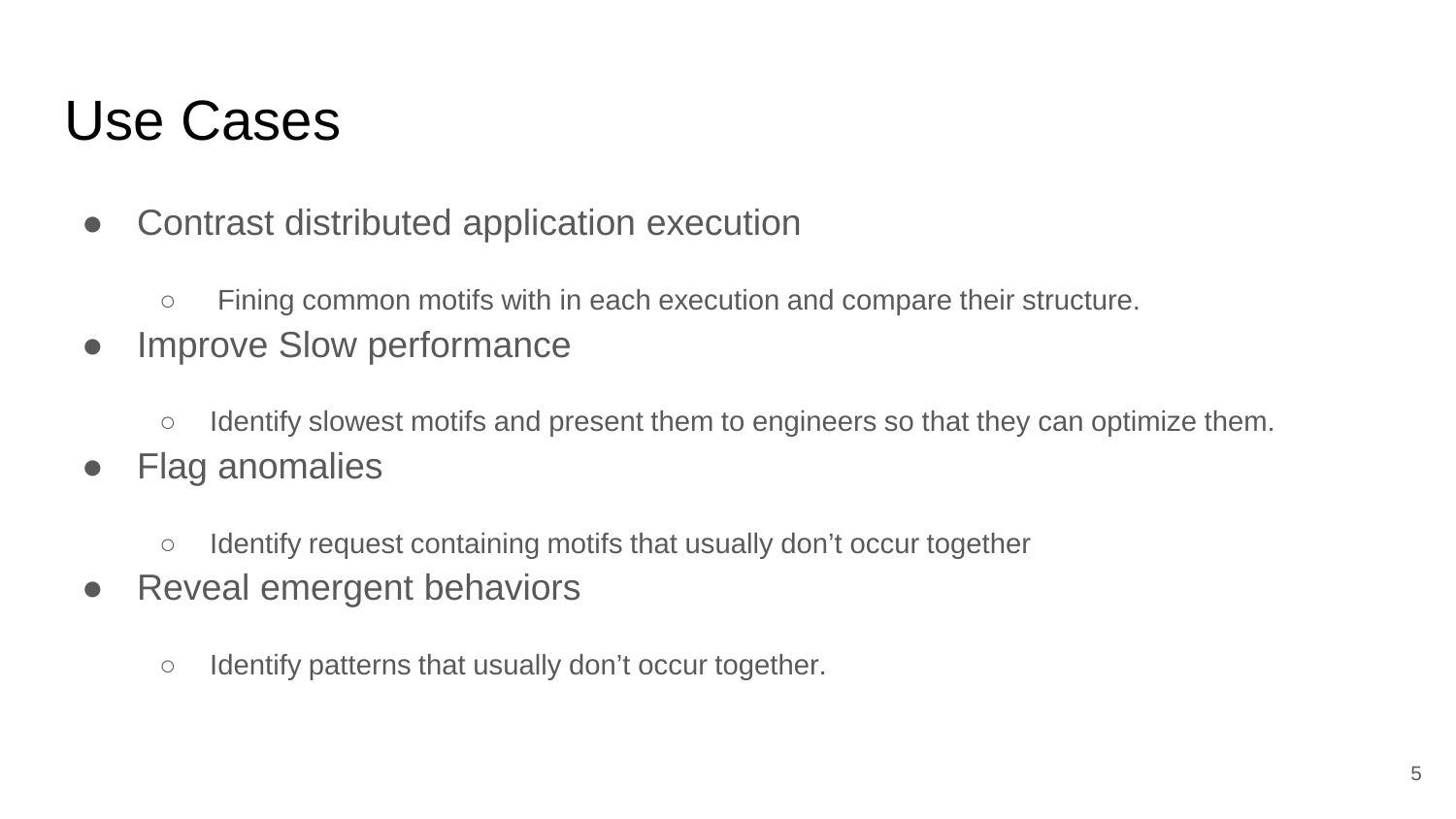## Key Enabler: End-to-End tracing

- Captures how each request is processed within and among different components of distributed systems
- How it works:
	- Propagates unique ID with each request as it is executed by the system
	- $\circ$  Executed log points are stored to disk and tagged with unique ID
	- Creates traces by stitching together log points with the same ID
	- Traces are which are Directed Acyclic Graphs (DAG) :
		- Nodes are trace points
		- Edges represent the causal relationships and also latency between nodes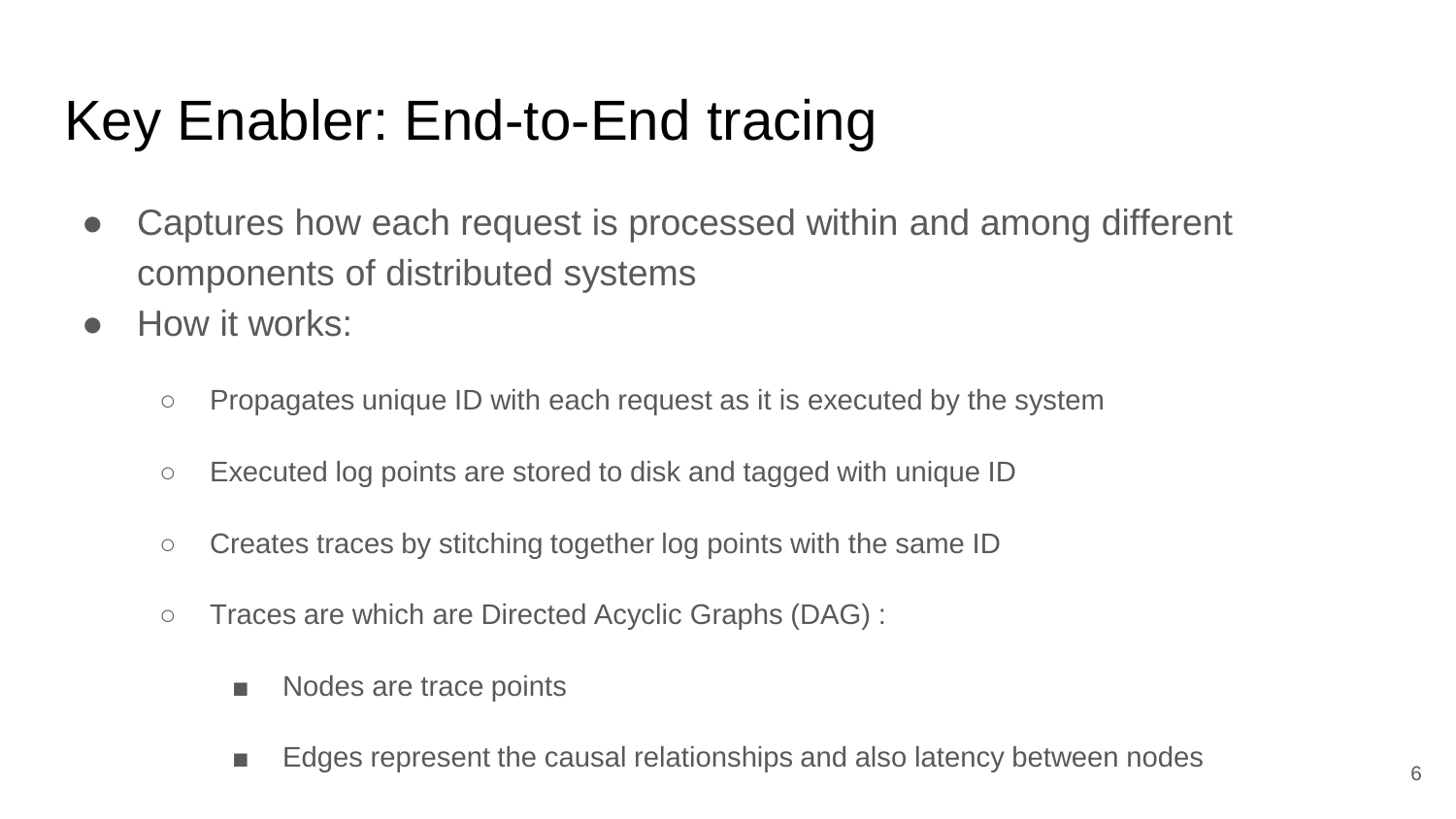## Approach: mine traces using subgraph mining algs

- Used in Biology for DNA matching, chemistry for component matching.
	- Example: gaston, pafi
- Way they work:
	- Find smallest frequent subgraph
	- Expand frequent subgraph by one node and determine if larger subgraph is still frequent



- - Pattern 1: **•** Pattern 2: